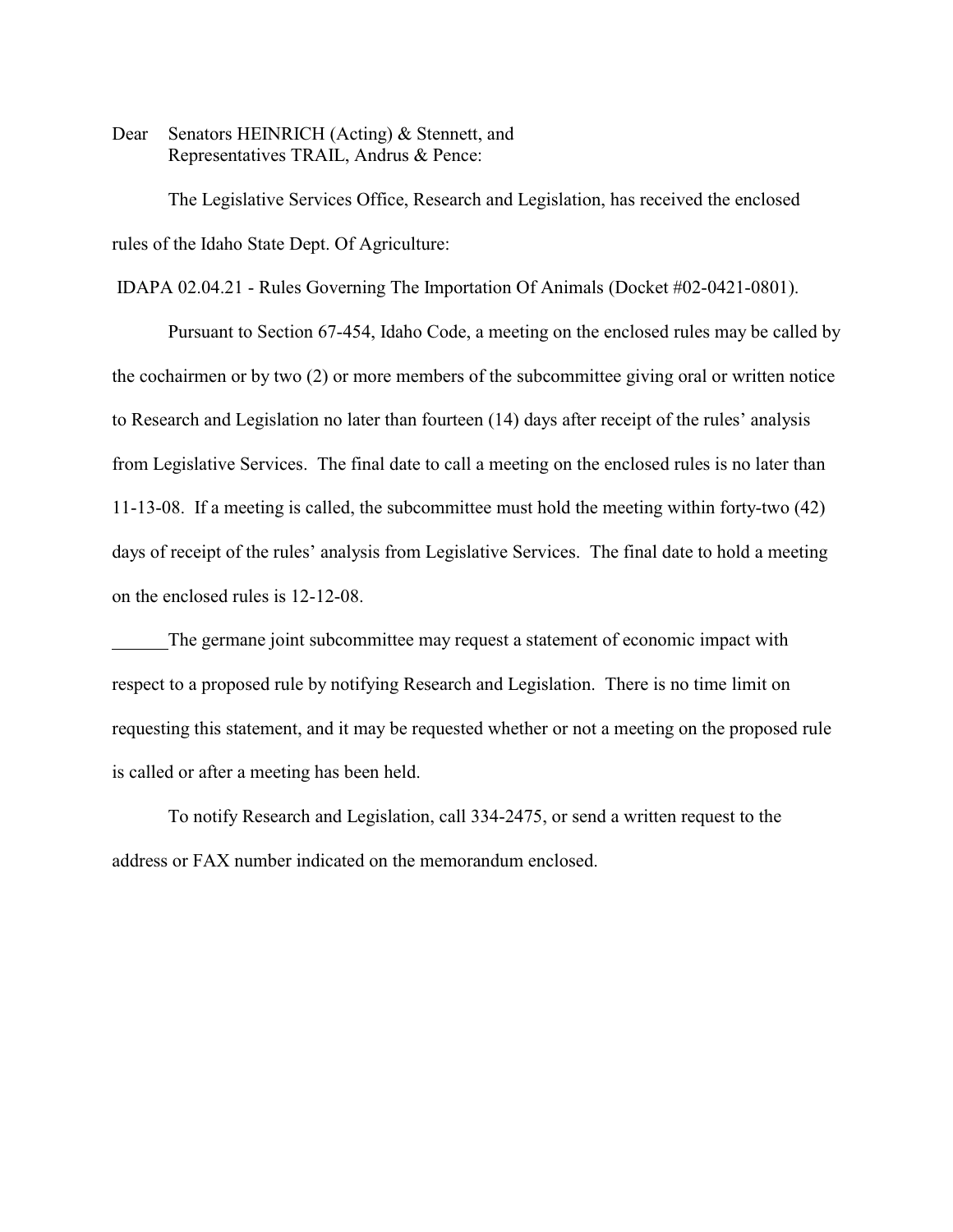## **MEMORANDUM**

| TO:             | Rules Review Subcommittee of the Senate Agricultural Affairs Committee and<br>the House Agricultural Affairs Committee |
|-----------------|------------------------------------------------------------------------------------------------------------------------|
| FROM:           | Principal Legislative Research Analyst - Katharine Gerrity                                                             |
| DATE:           | October 24, 2008                                                                                                       |
| <b>SUBJECT:</b> | Idaho State Department of Agriculture                                                                                  |
|                 | IDAPA 02.04.21 - Rules Governing The Importation Of Animals<br>(Docket #02-0421-0801)                                  |

The Idaho State Department of Agriculture submits notice of a proposed rule at IDAPA 02.04.21 - Rules Governing The Importation Of Animals. Due to a delay in transmitting the rule from the Office of Administrative Rules, LSO just received this rule on today's date. According to the Department, the rule updates and clarifies the import requirements for Canadian cattle and bison imported into Idaho including individual animal identification, CAN branding and import permit requirements. The rule was adopted as a temporary rule in January, 2008. The Department notes that informal negotiated rulemaking was conducted.

We have no specific comments relating to this rule. The action appears to be authorized pursuant to provisions of Chapter 2, Title 25, Idaho Code.

cc: Idaho State Department of Agriculture Brian Oakey & Dr. Bill Barton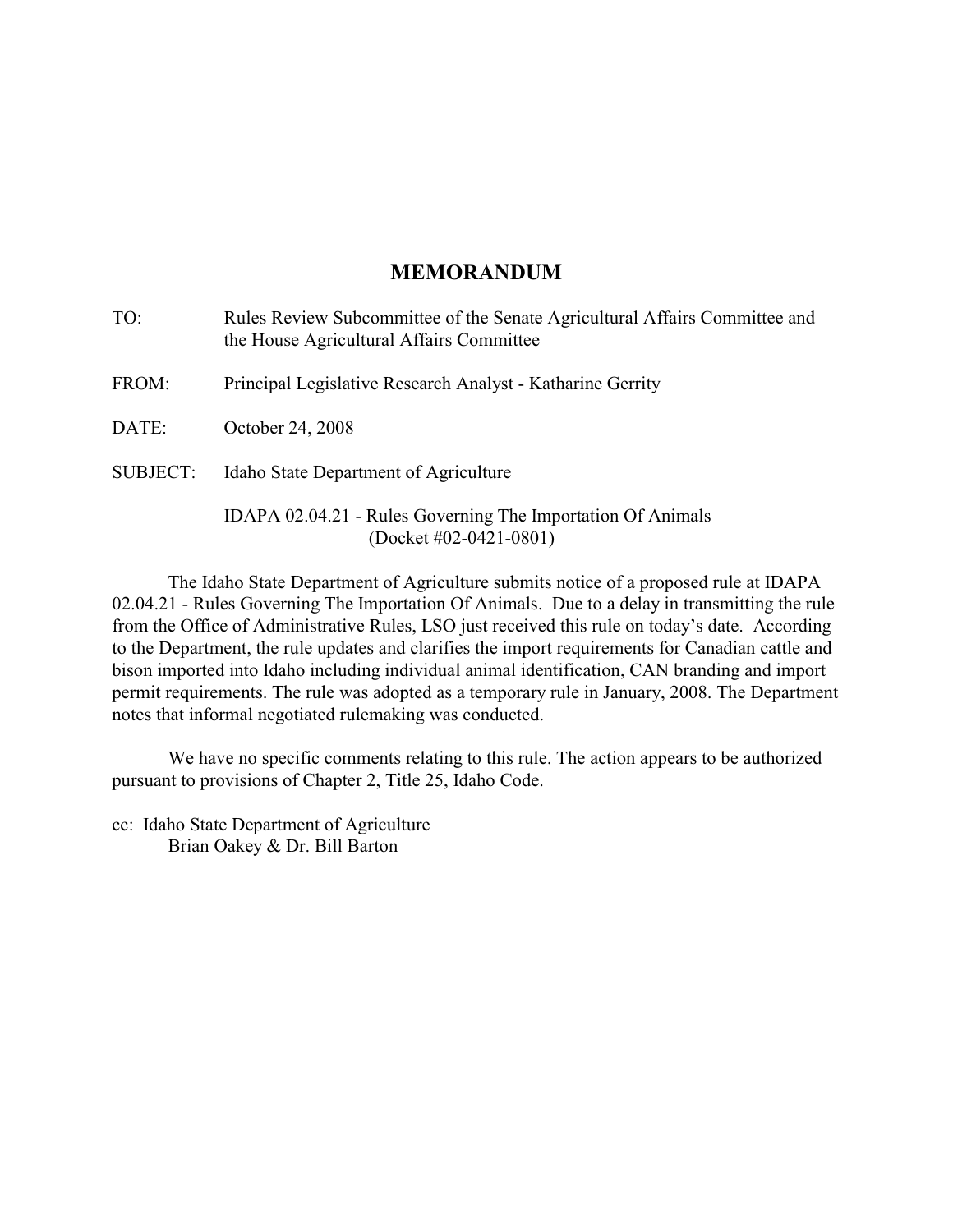# **IDAPA 02 - IDAHO DEPARTMENT OF AGRICULTURE**

## **02.04.21 - RULES GOVERNING THE IMPORTATION OF ANIMALS**

#### **DOCKET NO. 02-0421-0801**

## **NOTICE OF RULEMAKING - PROPOSED RULE**

**AUTHORITY:** In compliance with Section 67-5221(1), Idaho Code, notice is hereby given that this agency has initiated proposed rulemaking procedures. The action is authorized pursuant to Section 25-207, Idaho Code.

**PUBLIC HEARING SCHEDULE:** Public hearing(s) concerning this rulemaking will be scheduled if requested in writing by twenty-five (25) persons, a political subdivision, or an agency, not later than October 15, 2008.

The hearing site(s) will be accessible to persons with disabilities. Requests for accommodation must be made not later than five  $(5)$  days prior to the hearing, to the agency address below.

**DESCRIPTIVE SUMMARY:** The following is a nontechnical explanation of the substance and purpose of the proposed rulemaking:

This rule updates and clarifies the import requirements for Canadian cattle and bison imported into Idaho including individual animal identification, CAN branding and import permit requirements.

This amendment to the rule was adoted as temporary rule and was published in the January 2, 2008 edition of the Idaho Administrative Bulletin, Vol. 08-1, pages 22 and 23.

**FEE SUMMARY:** The following is a specific description of the fee or charge imposed or increased:

No fees or chanrges are being imposed through this rulemaking.

**FISCAL IMPACT:** The following is a specific description, if applicable, of any negative fiscal impact on the state general fund greater than ten thousand dollars (\$10,000) during the fiscal year resulting from this rulemaking:

There is no impact to the general fund as a resultof this rulemakling.

**NEGOTIATED RULEMAKING:** Pursuant to Section 67-5220, Idaho Code, informal negotiated rulemaking was conducted within the Idaho's cattle and bison industries.

**ASSISTANCE ON TECHNICAL QUESTIONS, SUBMISSION OF WRITTEN COMMENTS:** For assistance on technical questions concerning the proposed rule, contact Dr. Bill Barton, Administrator / State Veterinarian at (208) 332-8540.

Anyone may submit written comments regarding this proposed rulemaking. All written comments must be directed to the undersigned and must be delivered on or before October 22, 2008.

DATED this 8th day of September, 2008.

Brian J. Oakey, Deputy Director Idaho State Department of Agriculture 2270 Old Penitentiary Rd P.O. Box 790, Boise, Idaho 83701 Phone: (208) 332-8503 Fax: (208) 334-2170

#### **THE FOLLOWING IS THE TEXT OF DOCKET NO. 02-0104-0801**

**Idaho Administrative Bulletin Page 22 October 1, 2008 - Vol. 08-10**